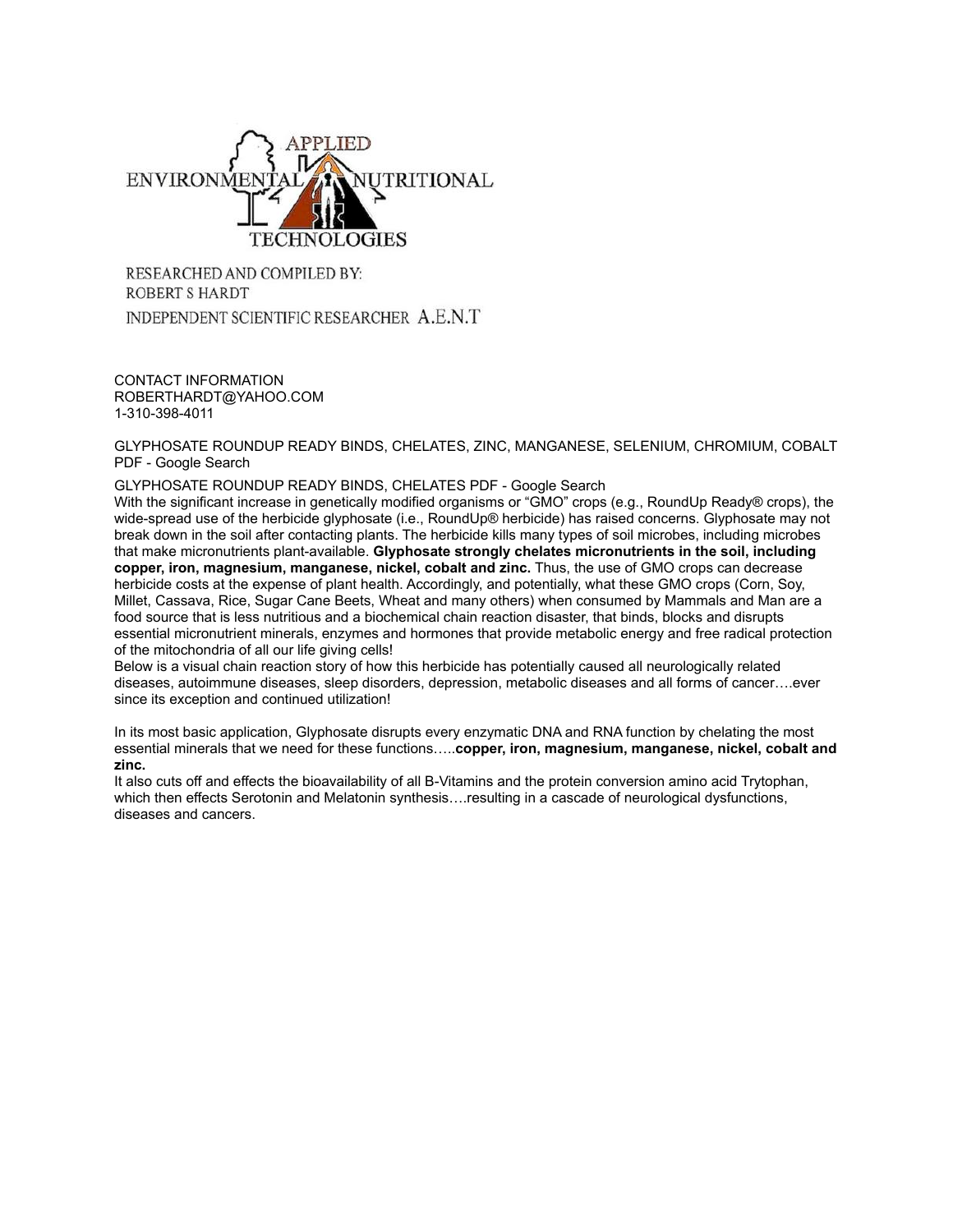Figure 2. Illustration of tryptophan pathways in the body and the adverse effect of glyphosate on tryptophan bioavailability. IDO: indole amine dioxygenase; TDO: Tryptophan dioxygenase; G: glyphosate.

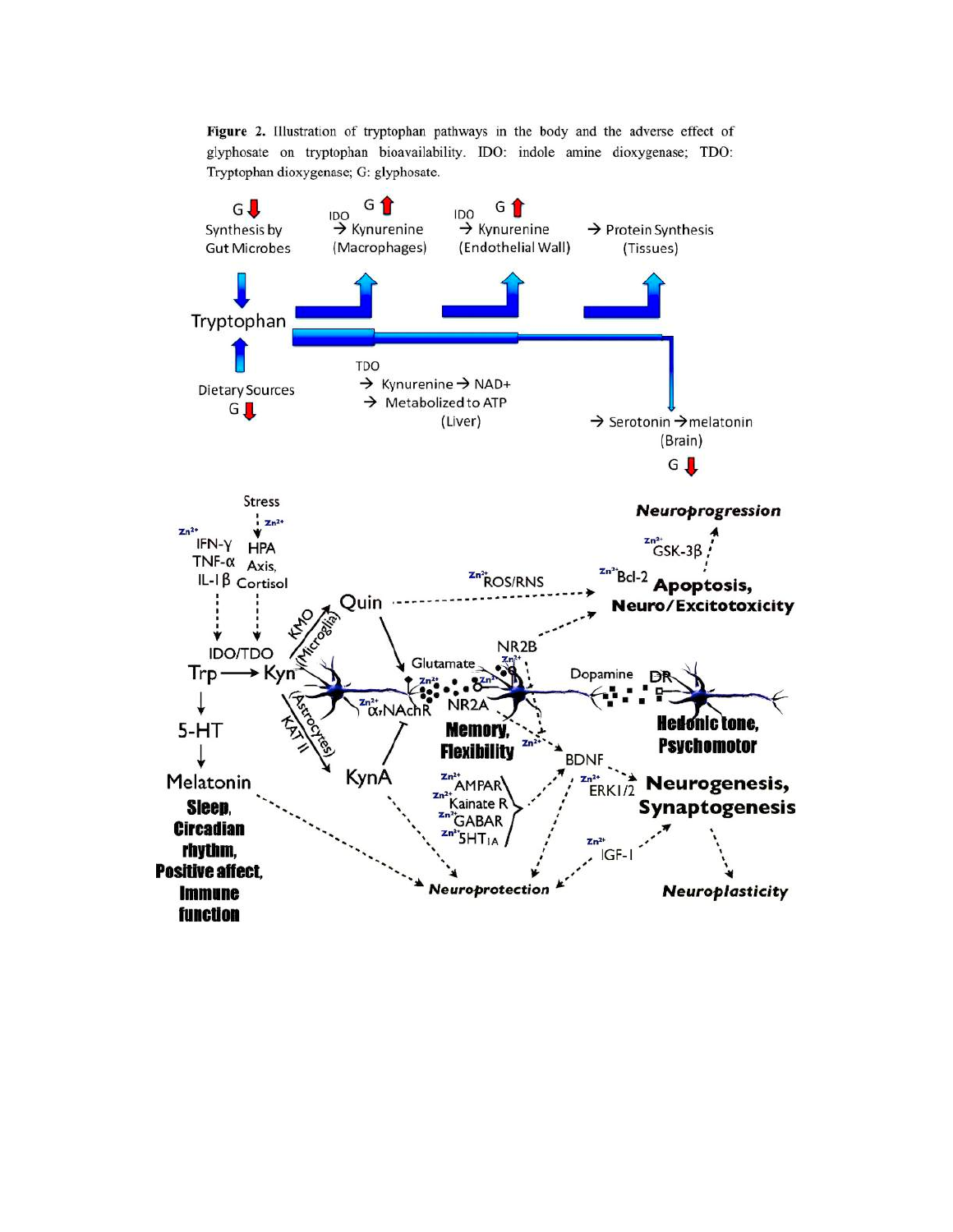

## The chemistry of neurotransmitters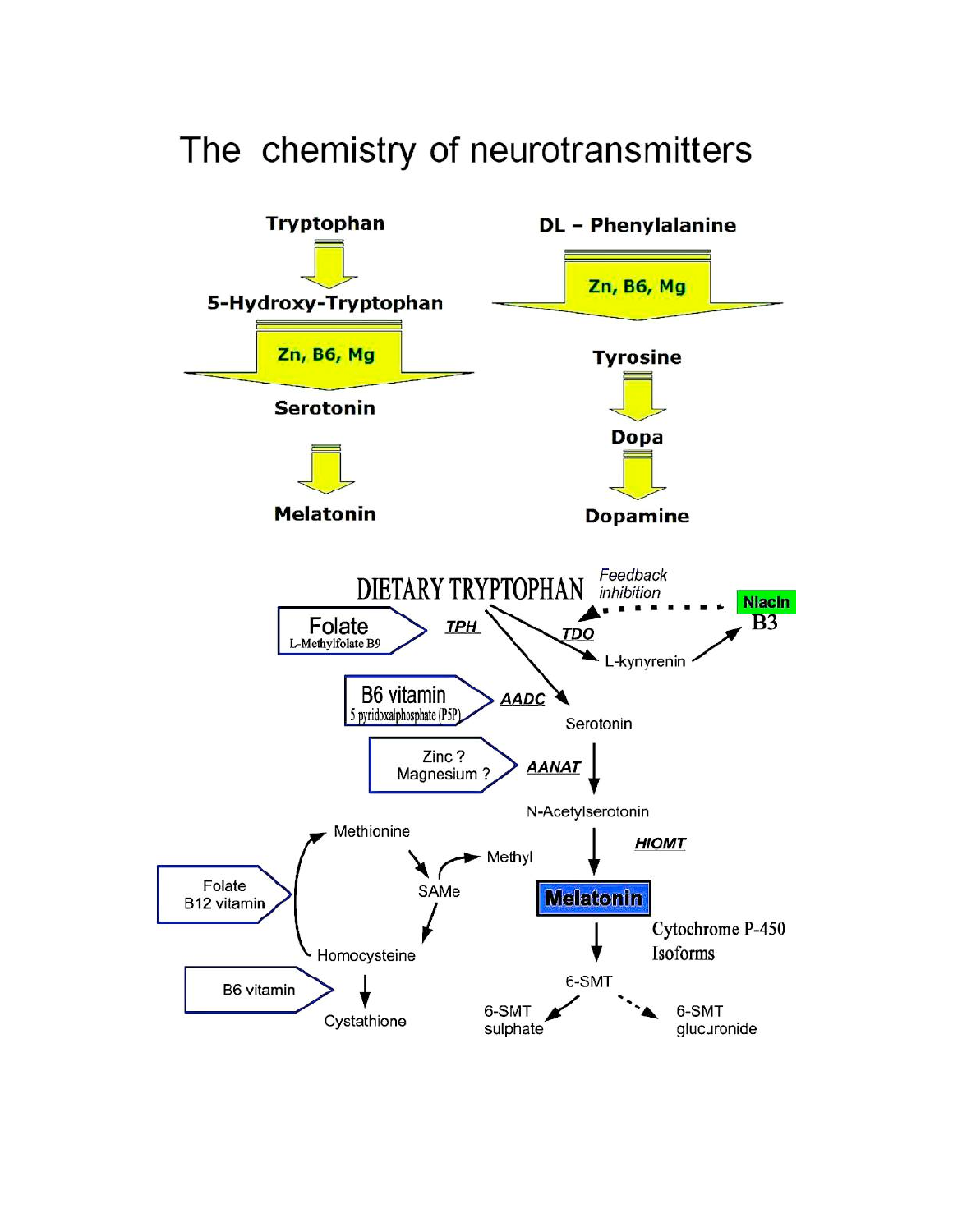

## [DISEASES AND CANCER RELATED TO TRYPTOPHAN, SEROTONIN AND MELATONIN DEPLETION,](http://www.google.com/webhp?hl=en&tab=ww#hl=en&q=DISEASES+AND+CANCER+RELATED+TO+TRYPTOPHAN%2C+SEROTONIN+AND+MELATONIN+DEPLETION%2C+DEFICIENCIES+PDF)  [DEFICIENCIES PDF - Google Search](http://www.google.com/webhp?hl=en&tab=ww#hl=en&q=DISEASES+AND+CANCER+RELATED+TO+TRYPTOPHAN%2C+SEROTONIN+AND+MELATONIN+DEPLETION%2C+DEFICIENCIES+PDF)

Glyphosate chelation **PDF** Google Search Glyphosate chelation is not selective. **...** /The **relation**- ship between the **depletion** of rat liver **tryptophan** pyrrolase haem **... tryptophan depletion** leads to **serotonin and melatonin depletion** in the brain **...** heart **disease**, depression, autism, infertility, **cancer** and Alzheimer's **disease**…..Oct 16, 2013 - Disrupted gut bacteria; **Depleted serotonin** supply; **Deficiency** in **... Tryptophan** ! **serotonin** ! **melatonin ... deficiency** is **linked** to obesity, autism, Alzheimer's **disease**, **....** \*http://sustainablepulse.com/wpcontent/uploads/GMO-health.**pdf ...** Glyphosate is an endocrine disruptor that promotes breast **cancer**\*….Widespread **serotonin deficiency** is at least partially responsible for the **...** rationale to explain common age-**related** disorders such as depressed mood and **...** L-**tryptophan** serves as a precursor not only to **serotonin**, but also **melatonin** and niacin. **... diseases**, and HIV infection are associated with **tryptophan depletion**, even **...**hydroxytryptamine, 5-HT) and onwards to **melatonin** had been clarified and the **...** Whilst interest in the role of **tryptophan** and **serotonin** to the autistic **...** development of the vitamin **deficiency disease**, pellagra (E52, ICD-10) as a **.....** It has been shown that a diet **depleted** of **tryptophan** is not beneficial for children with ASDs. A deficient production of **melatonin** can result in anxiety and mood disorders, lowered **...** Phase Syndrome; Immunological Disorders; Cardiovascular **Disease**; **Cancer ...** Abnormalities of **melatonin** circadian function have been closely **linked** to a **....** 5HTP is intermediate in the **tryptophan** to **serotonin**/**melatonin** pathway…**Serotonin**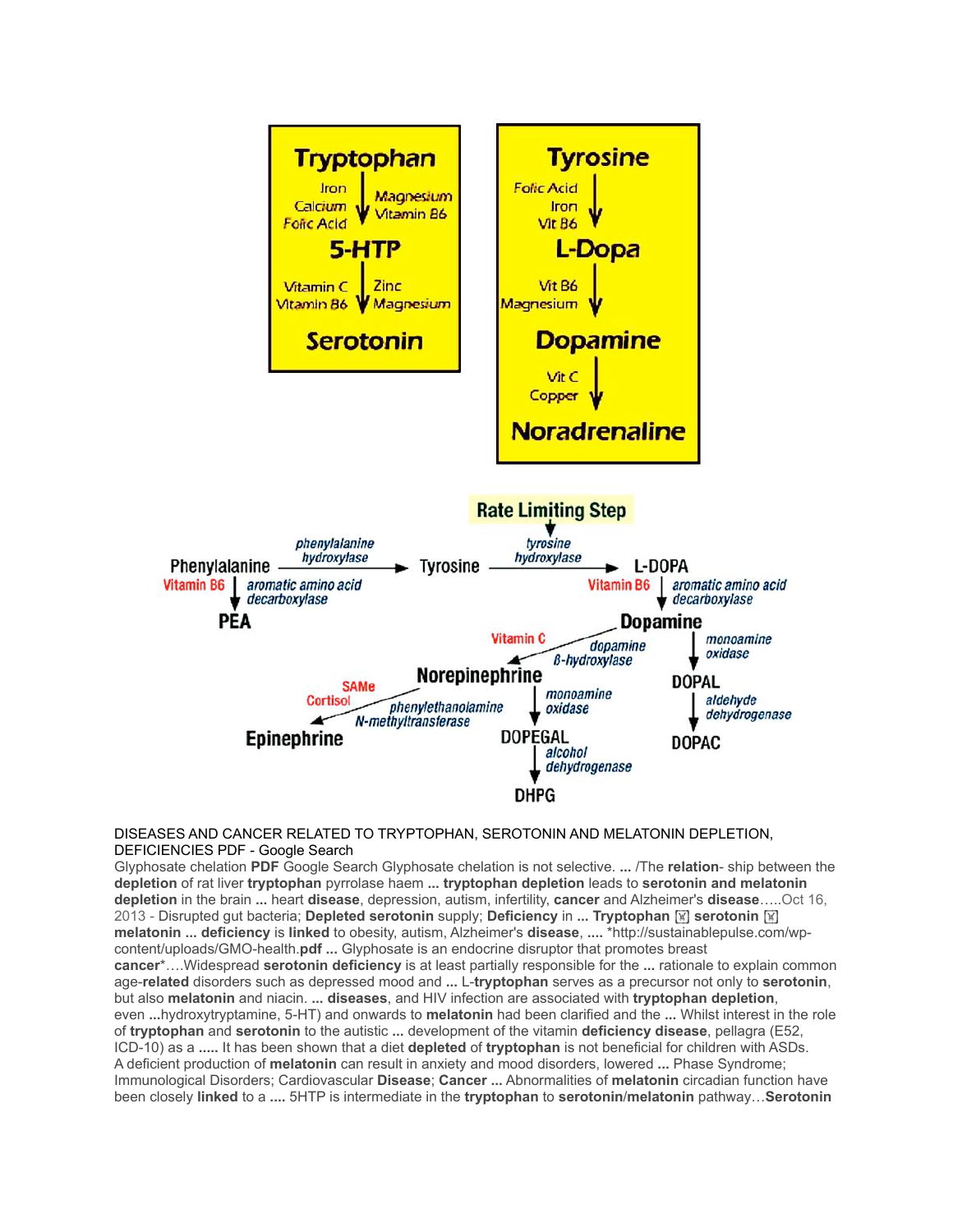decreases **due** to enzymatic breakdown (14) which occurs with a **...** When a **serotonin deficiency** exists, sleep disturbances (8, 9), anxiety, **...** L-**tryptophan** can no longer be converted into **serotonin**, **melatonin**, or be **....** of interferon-induced **tryptophan** catabolism in **cancer**, auto-immune **diseases ...melatonin**, **serotonin**, and a variety of KP products including **... Tryptophan** pathways in neurodegenerative **disease**. International Journal of **...** their genesis partly through **serotonin deficiency** in turn mediated by **tryptophan depletion** from KP acti- vation (see **...** ase (TDO) particularly in **relation** to the factors that can modulate **...**

In the present review we summarize the relationship between the amino acid, tryptophan, the neurotransmitter, serotonin, and the indole, melatonin, with the rhythms of sleep/wake and the immune response along with the possible connections between the alterations in these rhythms due to aging and the so-called "serotonin and melatonin deficiency state." The decrease associated with aging of the brain and circulating levels of serotonin and melatonin seemingly contributes to the alterations of both the sleep/wake cycle and the immune response that typically accompany old age. The supplemental administration of tryptophan, e.g. the inclusion of tryptophanenriched food in the diet, might help to remediate these age-related alterations due to its capacity of raise the serotonin and melatonin levels in the brain and blood. Herein, we also summarize a set of studies related to the potential role that tryptophan, and its derived product melatonin, may play in the restoration of the aged circadian rhythms of sleep/wake and immune response, taking the ringdove (Streptopelia risoria) as a suitable model. Keywords: immune function, melatonin, serotonin, sleep-wake cycle, ringdove, tryptophan



Superior cervical —<br>ganglion Zn2+ Fe2+ Ca2+ Mg2+ Se2+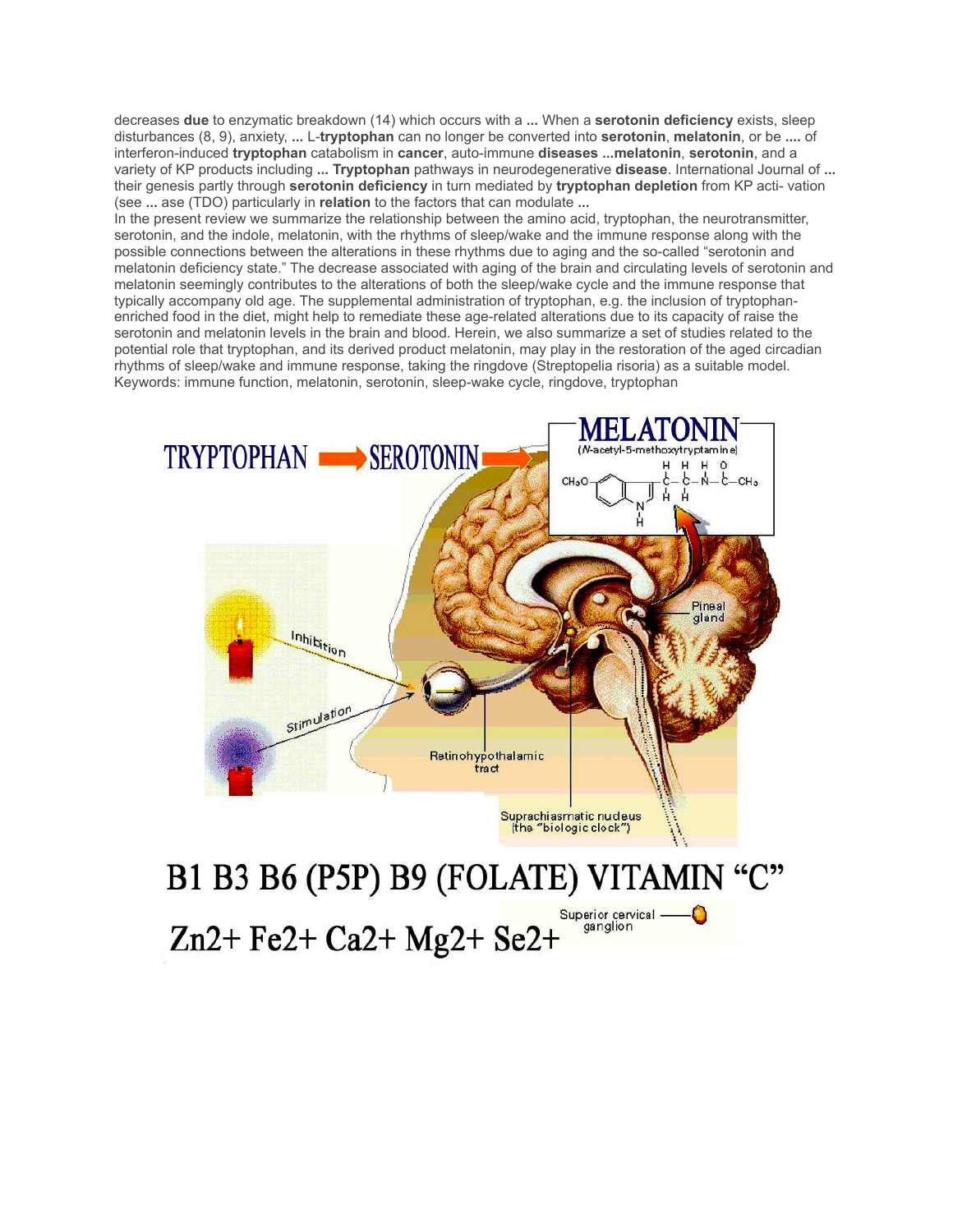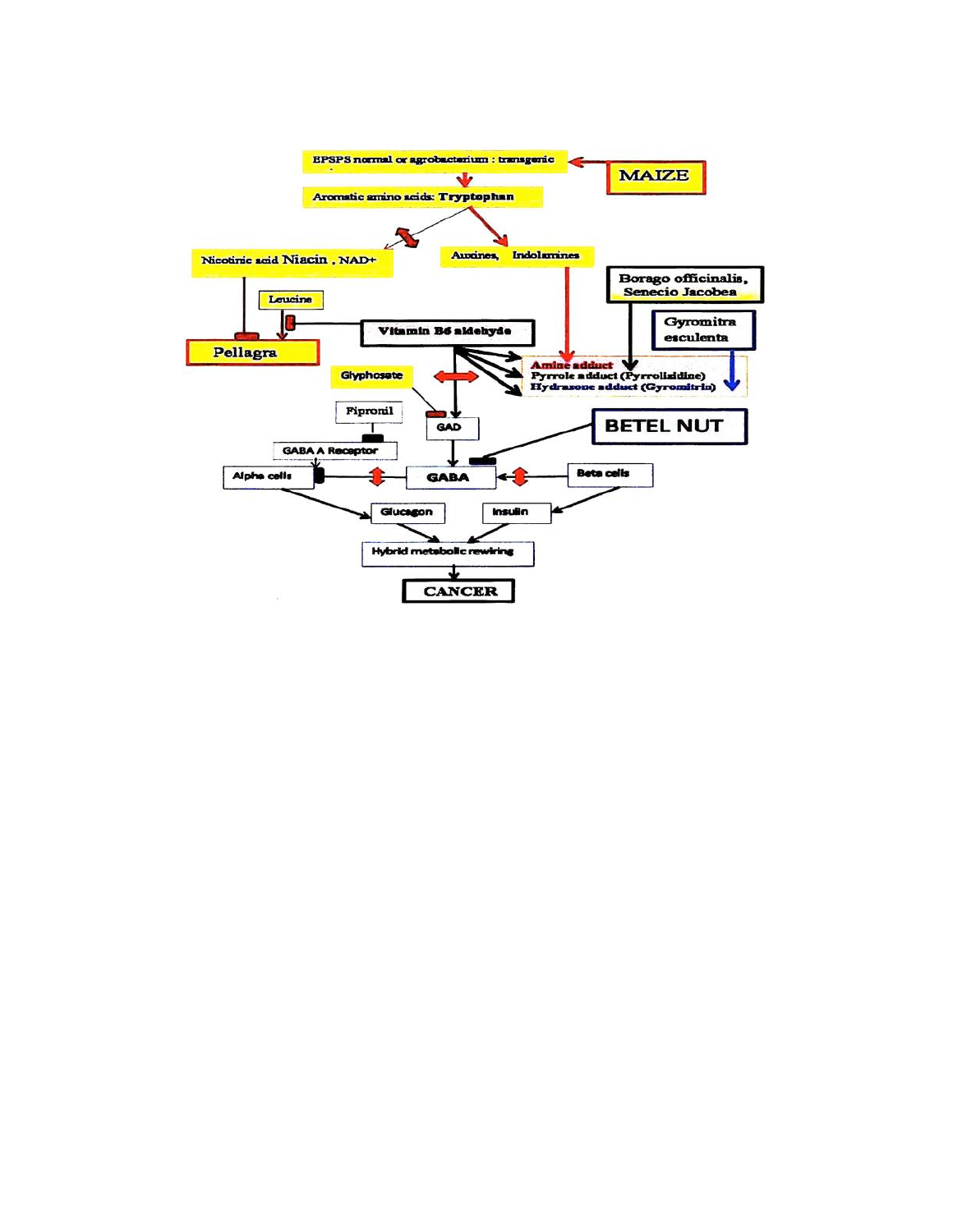Table 1: Diseases and disorders associated with reduced melatonin secretion in humans

| Disease/disorder                                                     | Comments                                                                                         | References                     |
|----------------------------------------------------------------------|--------------------------------------------------------------------------------------------------|--------------------------------|
| <b>Alzheimer's disease</b>                                           | Stage dependent decreases down to complete<br>loss of melatonin rhythm                           | [79, 81, 84, 88, 89,<br>92-95] |
| Pick's disease                                                       | Two cases only                                                                                   | $[92]$                         |
| Autism spectrum disorders                                            | Decreases in melatonin or urinary 6-sulfatoxy-<br>melatonin frequent, but not generally observed | $[100 - 106]$                  |
| Schizophrenia                                                        | Only in a subpopulation                                                                          | [107, 108]                     |
| Multiple sclerosis with major<br>depression                          | Not observed in major depression alone                                                           | [109]                          |
| Primary obsessive compulsive<br>disorder                             |                                                                                                  | [110]                          |
| Menière's disease                                                    | Possibly related to stress by tinnitus and vertigo                                               | [111]                          |
| Macular degeneration                                                 |                                                                                                  | [112]                          |
| Cases of severe epilepsy                                             | High interindividual variation.                                                                  | [113, 114]                     |
|                                                                      | However, increases during seizures                                                               | [113, 115]                     |
| Coronary heart disease, myocardial<br>infarction, cardiac syndrome X |                                                                                                  | $[116-122]$                    |
| Fibromvalgia                                                         | Decreases observed in women                                                                      | [123]                          |
|                                                                      | Uncertainties concerning levels                                                                  | [124]                          |
|                                                                      | Pain reduced by melatonin                                                                        | $[124 - 128]$                  |
| Neuralgia                                                            |                                                                                                  | $[123]$                        |
| Migraine                                                             |                                                                                                  | [129, 130]                     |
|                                                                      | Pain reduced by melatonin                                                                        | [128]                          |
| <b>Bulimia</b>                                                       |                                                                                                  | [123]                          |
| <b>Critical illness</b>                                              |                                                                                                  | $[131 - 133]$                  |
| Postoperative stress                                                 | Decreases in patients without complications,<br>but strong increases in those with delirium      | [134]                          |
| <b>Hypothalamic hamartoma</b>                                        |                                                                                                  | $[96]$                         |
| Craniophapharyngioma                                                 |                                                                                                  | $[97-99]$                      |
| <b>Endometrial cancer</b>                                            |                                                                                                  | [135]                          |
| Non-small cell lung cancer                                           | In part caused by pain?                                                                          | [136]                          |
| Acute intermittent porphyria                                         | Further decreased by seizures                                                                    | [137, 138]                     |
| Hypergonadotrophic hypogonadism                                      |                                                                                                  | [139, 140]                     |
| Diabetes type 2                                                      |                                                                                                  | [141, 142]                     |

Table 2: Diseases, disorders and metabolic changes associated with gene polymorphisms of melatonin membrane receptors, a receptor homolog and enzymes of melatonin biosynthesis

| Disease/disorder                      | Gene                                              | Refs.<br>[103, 143, 144]           |  |
|---------------------------------------|---------------------------------------------------|------------------------------------|--|
| <b>Autism spectrum disorders</b>      | $H IOMT (= ASMT)$                                 |                                    |  |
| <b>ADHD</b> (attention-deficit and    | $MT_i (= MTNRIA)$                                 | $[145]$                            |  |
| hyperactivity disorder)               | $H I OMT (= ASMT)$                                | [145]                              |  |
| Schizophrenia                         | $MT_i (= MTNR1A)$                                 | [146]                              |  |
| <b>Major</b> depression               | <b>AANAT</b>                                      | [147]                              |  |
| <b>Recurrent depression</b>           | $H I OMT (= ASMT)$                                | [148]                              |  |
| <b>BP</b> (bipolar disorder)          | GPR50                                             | [149, 150]                         |  |
| SAD (seasonal affective disorder)     | GPR50                                             | [151]                              |  |
| <b>Rheumatoid arthritis</b>           | $MT_2 (= MTNRIB)$                                 | [152]                              |  |
| Adolescent idiopathic scoliosis       | $MT$ <sub>2</sub> $(=MTNRIB)$                     | [153]                              |  |
| (perhaps only in combination with     |                                                   | [154]                              |  |
| other risk factors)                   |                                                   |                                    |  |
| Coronary artery disease               | $MT_I (= MTNRIA)$                                 | [155]                              |  |
| Diabetes type 2, prediabetes          | $MT$ <sub>2</sub> (= $MTNRIB$ )                   | $[156 - 180]$                      |  |
| <b>Elevated fasting triglycerides</b> | GPR50                                             | [181]                              |  |
| <b>Elevated fasting glucose</b>       | $MT_2 (= MTNRIB)$                                 | $[157-160, 162, 167-170, 177-179]$ |  |
| <b>Elevated cholesterol</b>           | $MT_2 (= MTNRIB)$                                 | $[180]$                            |  |
| Polycystic ovary syndrome             | $MT_1 (= MTNRIA)$<br>$MT$ <sub>2</sub> (= MTNR1B) | [182]<br>[183]                     |  |